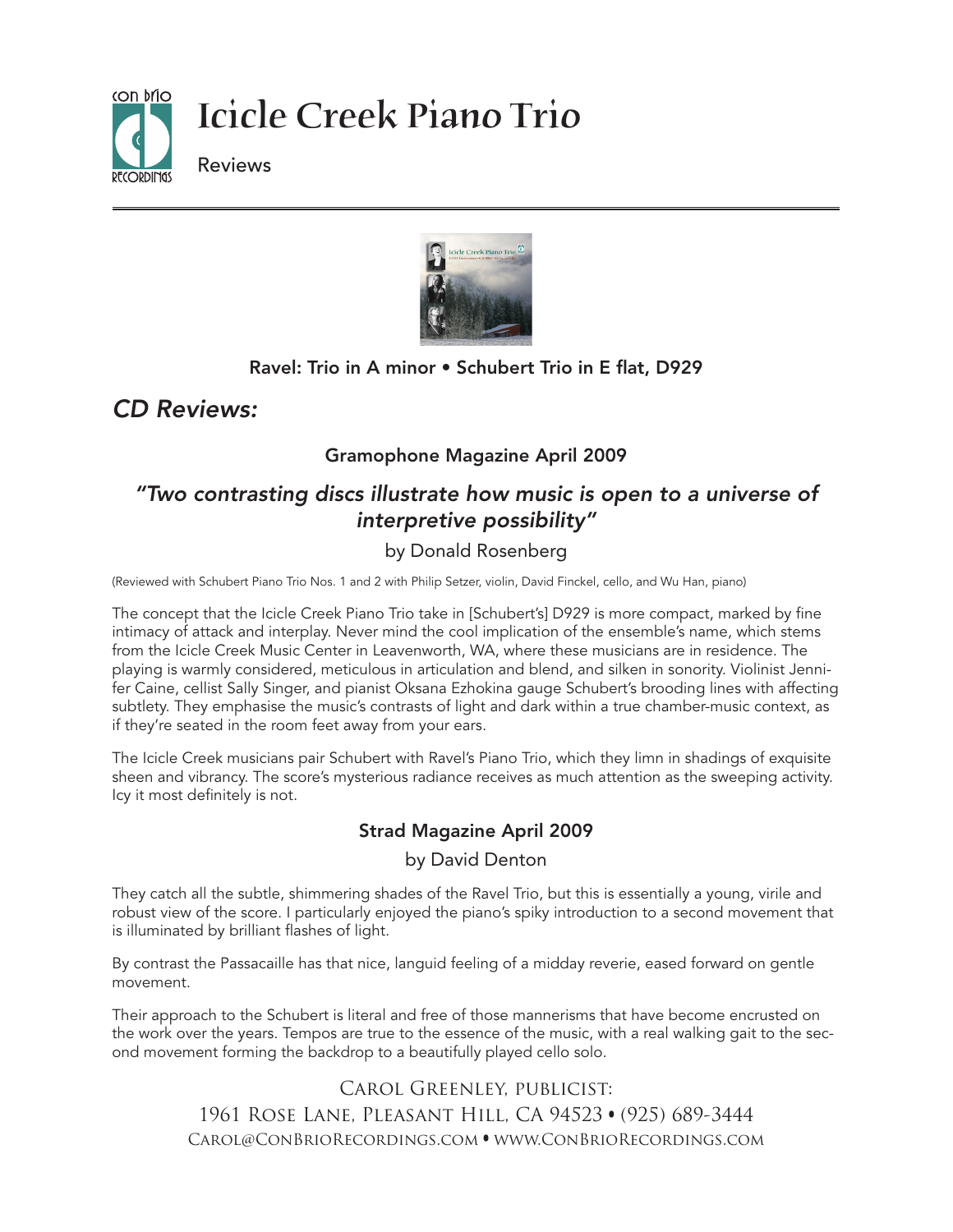### American Record Guide March/April 2009

#### by Gil French

After not even five seconds, I was aware of this group's exquisitely bright tuning and the gentle atmosphere they create for Ravel's impressionist masterpiece. After repeating the opening phrase at a leisurely pace, they give a delicate surge of energy to the first theme before slightly retreating into the ineffably lovely second theme, as the cello in tenor range plays counterpoint to the violin, and the pianist gently generates waves of arpeggios.

The strings (they have gorgeous-sounding instruments) play absolutely seamless lines except when they deliberately create a new phrase; their use of vibrato is so selective that it took about 15 minutes before I became aware of how cleverly they employ it. Sometimes the cellist becomes "tone color with a pulse" rather than a soloist. And the piano: its tone is so rich, yet its textures are so clear and its melodies so bell-like–all made possible by the excellent balance and integration of the three players by Al Swanson, the engineer who made so many of those Seattle Symphony recordings for Delos.

The opening Allegro here is bright, light, fleet; the piano is rippling; and the results are gorgeously shaded. The development has almost the sway of a waltz and is extraordinarily sweet–so preferable to a forced pounding approach that can make it seem interminable. The nuances that open II add poignant touches to its walking tune; each crescendo and decrescendo is treated poetically, each dotted note is given a buoyant lift, and the Piu Lento coda is a touch of heaven. The main section of the canonic Scherzo is light and tripping, while its trio is given the neatest touch of swagger. In the final Allegro the players are also careful to observe the Moderato direction, giving the style enough of a "kid's touch" for it to have playfulness (otherwise it can be deadly).

This is one album that is absolutely worth having.

#### Fanfare Magazine, May 2009

#### by Jerry Dubins

...any past recommendations I may have made for recordings of Schubert's E-Major Piano Trio are hereby rendered null and void by this new release. The performance by the Icicle Creek Trio comes as close to being "definitive" as any I expect to hear in my lifetime."

...a performance that transcends all the usual plaudits of pitch-perfect intonation, ideal pacing, polished ensemble playing, and even interpretive insight and musical intelligence. There is something both magical and exalted happening here, a communing of spirits so sensitive and responsive to every nuance of expression that three souls merge into one, and only one voice is heard: Schubert's. It may be an odd way to describe a musical performance, but I felt as though a reading this beautiful should only exist in an otherworldly state of moral perfection and pure grace.

Everything I've said above about the Icicle Trio's playing and recording in the Schubert applies in the Ravel. This is a chamber ensemble I look forward to hearing soon in much more of the mainstream piano trio repertoire. A five-star recommendation.